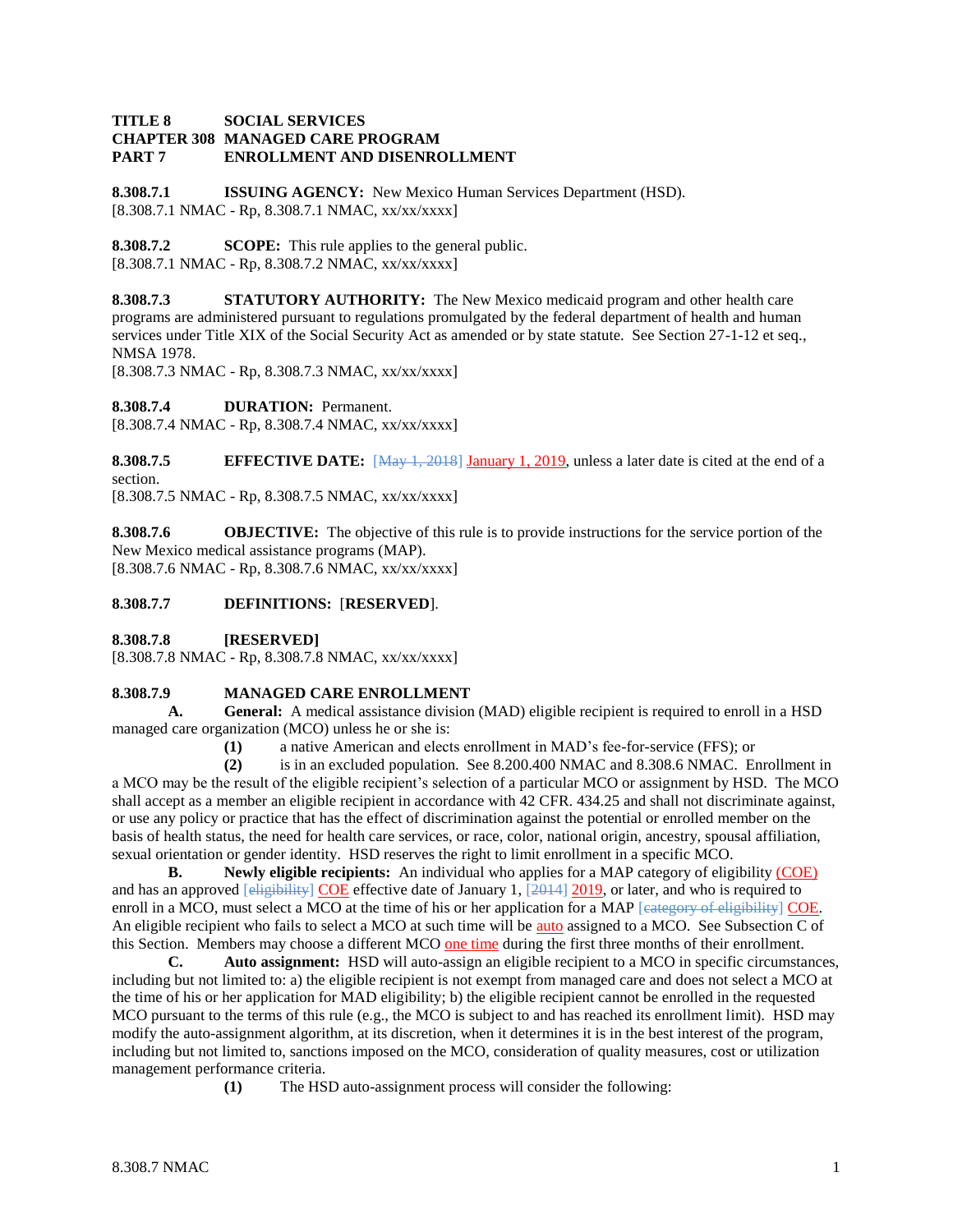**(a)** if the eligible recipient was previously enrolled with a MCO and lost his or her eligibility for a period of six months or less, he or she will be re-enrolled with that MCO;

**(b)** if the eligible recipient has a family member enrolled in a specific MCO, he or she will be enrolled with that MCO;

**(c)** if the eligible recipient has family members who are enrolled with different MCOs, he or she will be enrolled with the MCO that the majority of other family members are enrolled with;

 $[\epsilon]$  **(d)** if the eligible recipient is a newborn, he or she will be assigned to the mother's MCO for the month of birth, at a minimum; see Subsection A of 8.308.6.10 NMAC; or

 $[\textbf{(d)}]$  (e) if none of the above applies, the eligible recipient will be assigned to an MCO using the default logic that auto assigns an eligible recipient to a MCO.

**D. Effective date for a newly eligible recipient's enrollment in managed care:** In most instances, the effective date of enrollment with a MCO will be the same as the effective date of eligibility approval.  $[H<sub>H</sub>]$ instances of an award of retroactive MAD eligibility, the effective date of managed care enrollment of the eligible recipient may not exceed a two year retroactive span.]

**E.** Retroactive MCO enrollment is limited to up to six months prior to the current month for the following reasons:

|     | retroactive medicare enrollment: or                                                   |
|-----|---------------------------------------------------------------------------------------|
|     | retroactive changes in eligibility; or                                                |
| (3) | retroactive nursing facility coverage; or                                             |
|     | . The contract of the contract of the following contract the contract of $\mathbf{f}$ |

**(4)** changes in race code from native american to non-native american.

[**E.] F. Eligible recipient member lock-in:** A member's enrollment with a MCO is for a 12-month lockin period. During the first three months [after] of his or her initial or annual MCO enrollment, either by the member's choice or by auto-assignment, he or she shall have one option to change MCOs for any reason, except as described below.

**(1)** If the member does not choose a different MCO during his or her first three months of enrollment, the member will remain with this MCO for the full 12-month lock-in period before being able to switch MCOs.

**(2)** If during the member's first three months of enrollment in the initially or annuallyselected or a HSD assigned MCO, and he or she chooses a different MCO, he or she is subject to a new 12-month lock-in period and will remain with the newly selected MCO until the lock-in period ends. After that time, the member may switch to another MCO.

**(3)** At the conclusion of the 12-month lock-in period, the member shall have the option to select a new MCO, if desired. The member shall be notified of the option to switch MCOs 60 days prior to the expiration date of the member's lock-in period, the deadline by when to choose a new MCO.

**(4)** If a member loses his or her MAD eligibility for a period of six months or less, he or she will be automatically re-enrolled with the former MCO. [If the member misses what would have been his or her annual switch MCO enrollment period, he or she may select another MCO within three months of reinstated MAD eligibility.]

**(5)** If an inmate, as defined at 8.200.410.17 NMAC, becomes a newly eligible recipient during incarceration and remains eligible at the time of their release, he or she will be enrolled with the MCO of their choice or auto-assigned to a MCO, unless they are native American. Their initial 12 month lock-in period will begin on the first of the month of their release from incarceration.

**(6)** If a member misses what would have been his or her annual switch enrollment period due to incarceration, hospitalization or incapacitation, the member will have two months to choose a new MCO.

[**F.] G.** [**Open MCO] Eligible recipient MCO open enrollment period:** The open [Open] enrollment [periods] period is the last two months of an eligible recipient's 12-month lock-in period, and is the time period during which [are when] a member can change his or her MCO [without having to wait until the end of the 12 month lock-in period] without having to provide a specific reason to HSD. The open enrollment period [, and] may be initiated at HSD's discretion in order to support program needs.

[**G.] H. Mass transfers from another MCO:** A MCO shall accept any member transferring from another MCO as authorized by HSD. The transfer of membership may occur at any time during the year.

[**H.] I. Change of enrollment initiated by a member during a MCO lock-in period:**

**(1)** A member may select another MCO during his or her annual renewal of eligibility, or recertification period.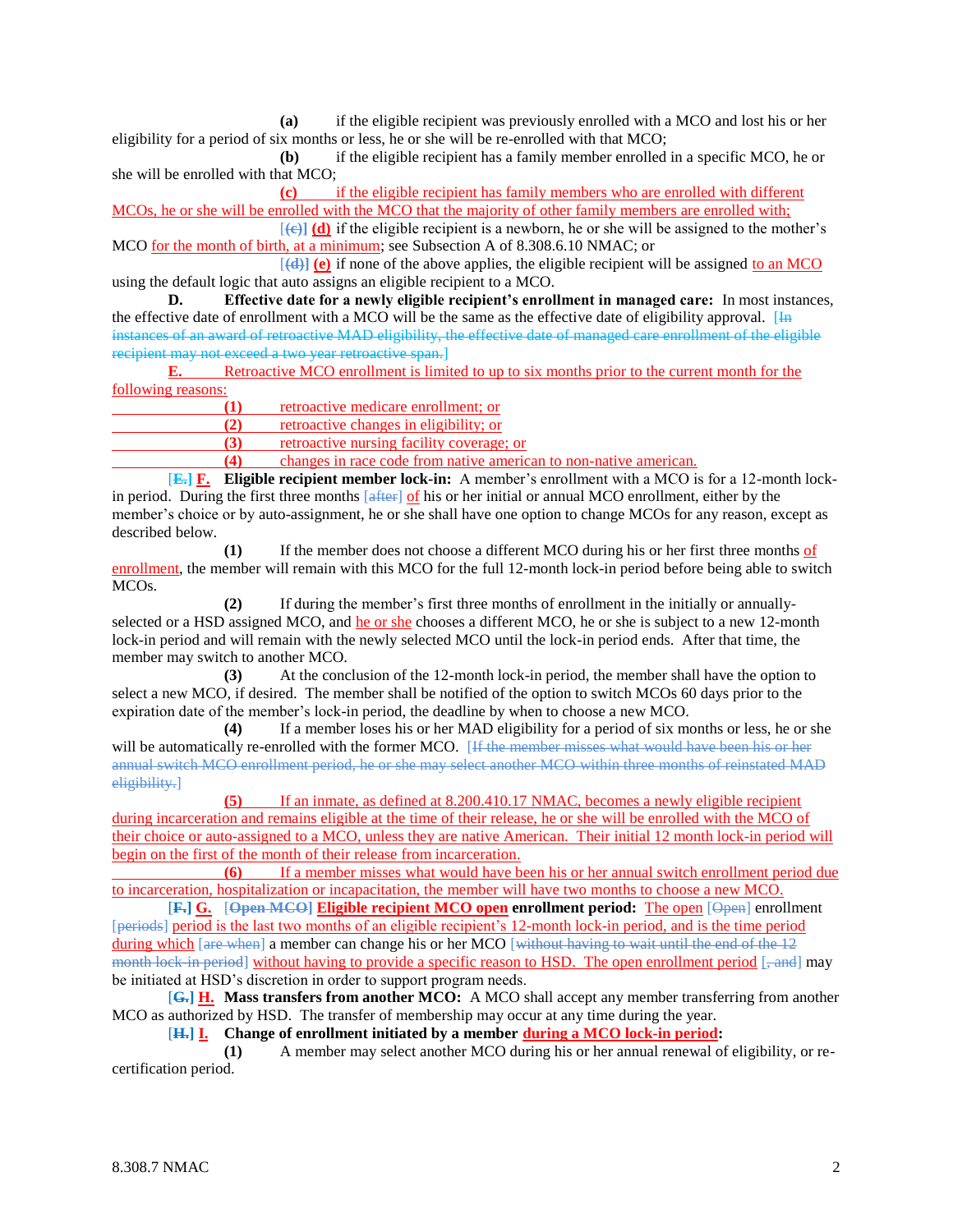**(2)** A member may request to be switched to another MCO for cause, even during a lock-in period. The member must submit a written and signed request to HSD. Examples of "cause" include, but are not limited to:

**(a)** the MCO does not, because of moral or religious objections, cover the service the member seeks;

**(b)** the member requires related services (for example a cesarean section and a tubal ligation) to be performed at the same time, not all of the related services are available within the network, and his or her PCP or another provider determines that receiving the services separately would subject the member to unnecessary risk; and

**(c)** poor quality of care, lack of access to covered benefits, or lack of access to providers experienced in dealing with the member's health care needs.

**(3)** No later than the first calendar day of the second month following the month in which the request is filed by the member, HSD must respond in writing. If HSD does not respond timely, the request of the member is deemed approved. If the member is dissatisfied with HSD's determination, he or she may request a HSD administrative hearing; see 8.352.2 NMAC for detailed description.

**(4)** Native American opt-in and opt-out:

**(a)** Native American members in fee-for-service (FFS) may opt-in to managed care at any time during the year. MCO enrollment begins on the first calendar day of the month following HSD's receipt of the member's MCO opt-in request.

**(b)** Native American members may opt-out of managed care at any time during the year. MCO enrollment ends on the last calendar day of the enrollment month in which HSD receives the opt-out request.

**(c)** Native Americans who opt-in to managed care are not retroactively enrolled into managed care for prior months.

**(d)** A native American who is approved for a category of eligibility that is required to be enrolled with a MCO must follow Subsection E, F and H of 8.308.7.9 NMAC regarding MCO enrollment. [8.308.7.9 NMAC - Rp, 8.308.7.9 NMAC, xx/xx/xxxx]

# **8.308.7.10 DISENROLLMENT**

**A. Member disenrollment initiated by a MCO:** The MCO shall not, under any circumstances, disenroll a member. The MCO shall not request disenrollment because of a change in the member's health status, because of [the] his or her utilization of medical or behavioral health services, his or her diminished mental capacity, or uncooperative or disruptive behavior resulting from his or her special needs.

**B. Other HSD member disenrollment:** A member may be disenrolled from a MCO or may lose his or her MAD eligibility if:

**(1)** he or she moves out of the state of New Mexico;

**(2)** he or she no longer qualifies for a MAP category of eligibility or has a change to a MAP category of eligibility that is not eligible for managed care enrollment;

**(3)** he or she requests disenrollment for cause, including but not limited to the unavailability of a specific care requirement that none of the contracted MCOs are able to deliver and disenrollment is approved by HSD;

**(4)** a member makes a request for disenrollment which is denied by HSD, but the denial is overturned in the member's HSD administrative hearing final decision; or

**(5)** HSD imposes a sanction on the MCO that warranted disenrollment.

**C.** Effective date of disenrollment: All HSD-approved disenrollment requests are effective on the first calendar day of the month following the month of the request for disenrollment, unless otherwise indicated by HSD. In all instances, the effective date shall be indicated on the termination record sent by HSD to the MCO. [8.308.7.10 NMAC - Rp, 8.308.7.10 NMAC, xx/xx/xxxx]

**8.308.7.11 MASS TRANSFER PROCESS:** The mass transfer process is initiated when HSD determines that the transfer of MCO members from one MCO to another is in the best interests of the program.

**A. Triggering a mass transfer:** The mass transfer process may be triggered by two situations:

**(1)** a maintenance change, such as changes in the MCO identification number or the MCO

changes its name or other changes that is not relevant to the member and services will continue with that MCO; and